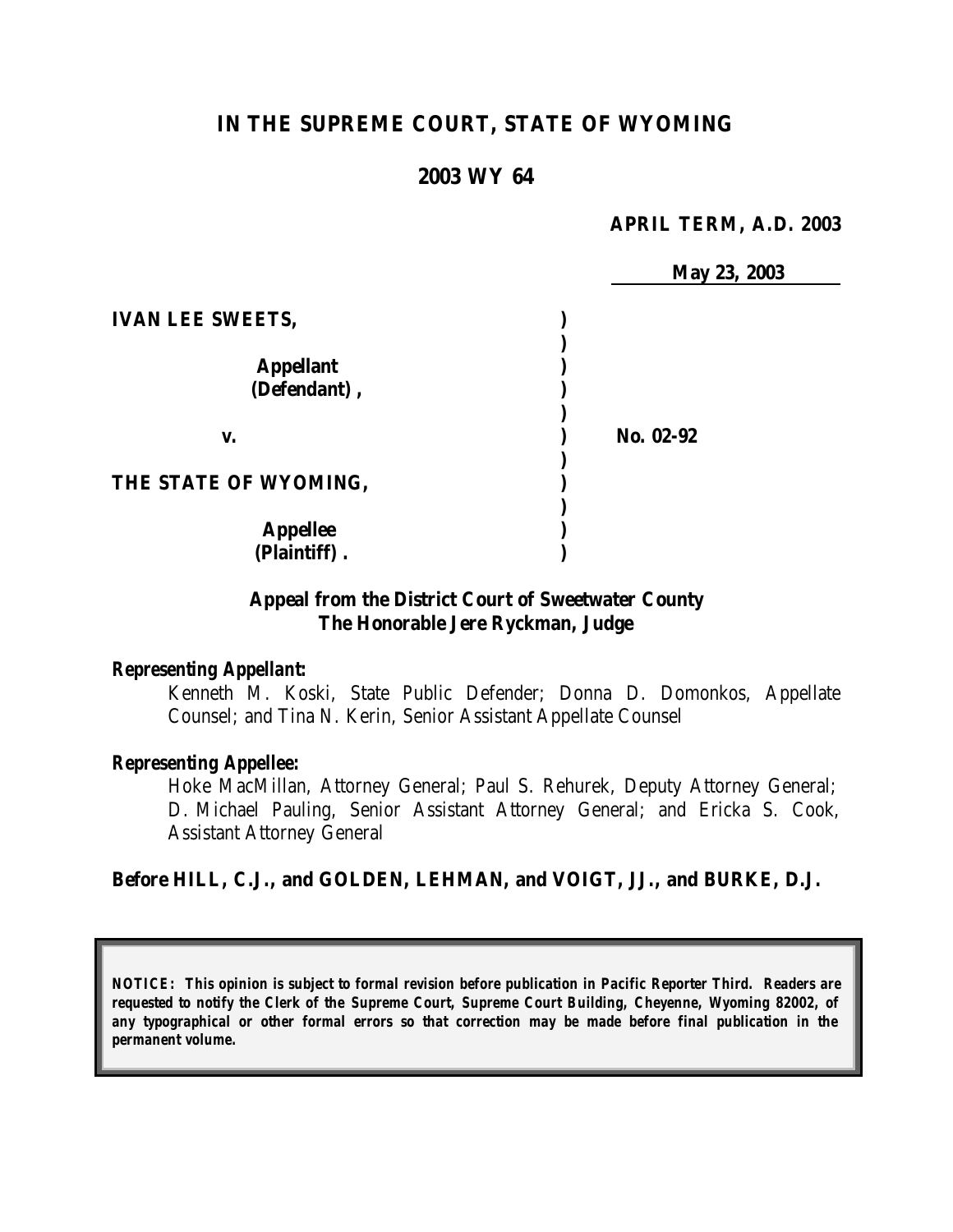## **BURKE, District Judge.**

[¶1] Appellant Ivan Sweets (Sweets) appeals a district court's order that revoked his probation and imposed the underlying two-to-four-year prison sentence. Sweets alleges that he was denied due process because he was not given notice of allegations upon which the district court based its decision. We find that Sweets' admission to one of the allegations in the petition conclusively established a probation violation, and that the district court did not abuse its discretion in revoking probation. We affirm.

#### **ISSUES**

[¶2] Sweets presents the following issue for review:

Whether the district court erred in revoking [Sweets'] probation and violated his right to due process by revoking [his] probation based upon allegations of which [he] had no notice[.]

The State phrases the issue as follows:

Whether the district court abused its discretion when it revoked [Sweets'] probation after [he] admitted an allegation in the petition for revocation.

## **FACTS**

[¶3] On May 17, 2000, Sweets pleaded guilty to a charge of delivery of cocaine in violation of Wyo. Stat. Ann. § 35-7-1031(a)(i) (LexisNexis 2001). Pursuant to a plea agreement, a prison term of two to four years was suspended, and Sweets was placed on supervised probation for four years. The district court set forth terms of probation, including conditions that Sweets abide by the law and not consume, possess, purchase, or sell any illegal controlled substance.

[¶4] On November 7, 2001, the State filed a petition to revoke Sweets' probation. The petition alleged the following probation violations: Sweets failed to report to his probation agent; he failed to attend Criminal Thinking Group; he refused to report to a specified location to provide a urine sample; his urine tested positive for cocaine on three occasions; he failed to obtain a substance abuse evaluation; and he refused and failed to apply for, enroll in, and complete the Intensive Supervision Program (ISP).

[¶5] On November 19, 2001, the district court advised Sweets of his rights in accordance with W.R.Cr.P. 39(a)(3). On December 14, 2001, Sweets appeared with his attorney and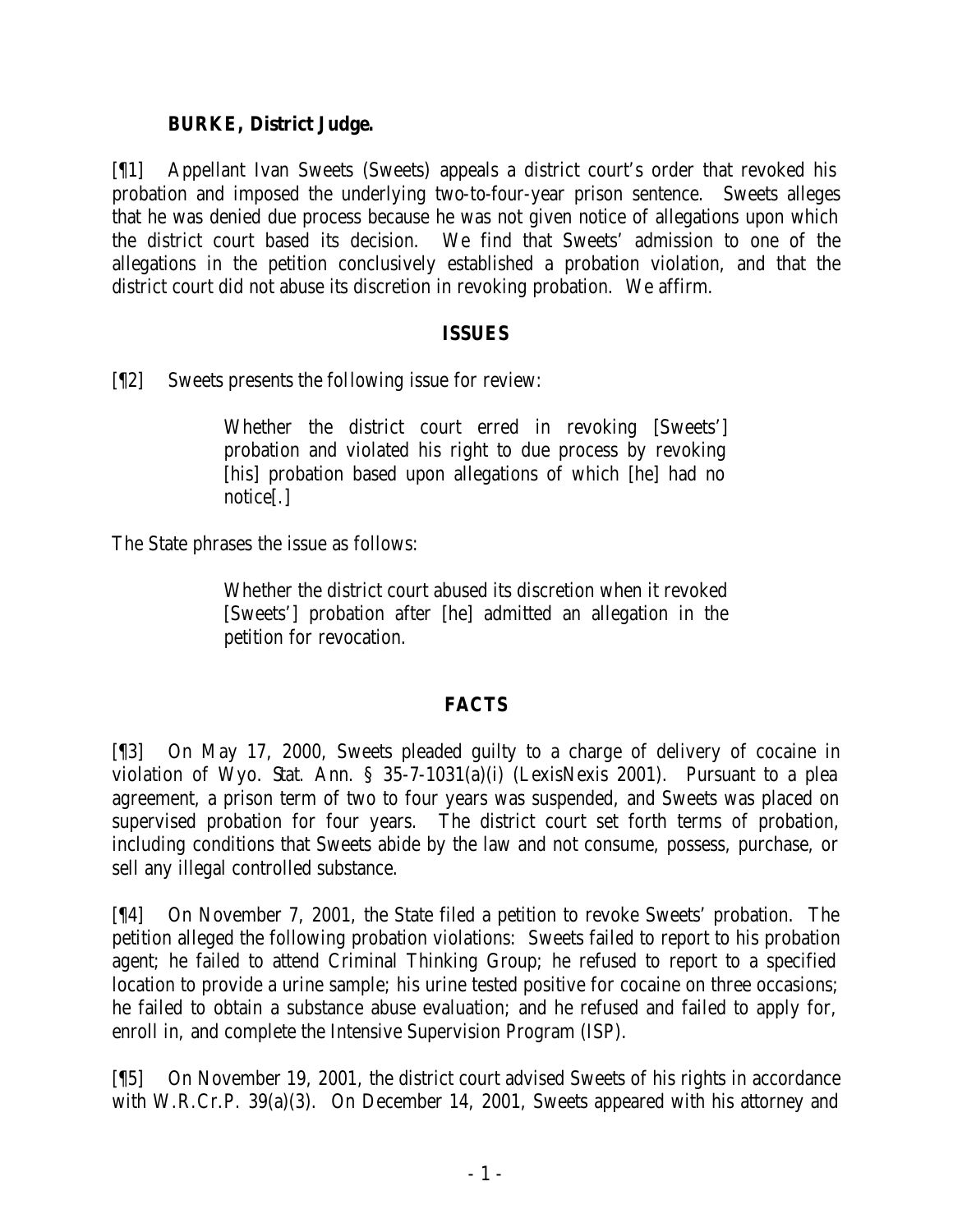denied the allegations of the petition.

[¶6] After several continuances, a final hearing on the petition was held on February 27, 2002. Prior to any testimony being presented, Sweets admitted to having violated his probation by using cocaine. The hearing proceeded on the remaining allegations of the petition.

[¶7] The State presented the testimony of the probation agent currently assigned to Sweets. The agent's testimony was based upon her limited recollection of the written notes made by a previous agent. At the conclusion of the agent's testimony, the district court concluded that the evidence did not support a finding that Sweets had violated his probation for failing to report, for failing to attend Criminal Thinking Group, for refusing to provide a urine sample, or for failing to obtain a substance abuse evaluation. After Sweets testified and counsel presented argument, the district court further concluded that the State failed to demonstrate that Sweets had failed to participate in ISP.

[¶8] The district court determined that Sweets admitted an allegation in the petition and that the admitted conduct violated terms of probation. The district court revoked probation and sentenced Sweets to the state penitentiary to serve the two-to-four-year sentence. This appeal followed.

# **STANDARD OF REVIEW**

[¶9] A district court's decision to revoke probation and impose a sentence is discretionary and will not be disturbed unless the record shows a clear abuse of discretion. *Mapp v. State*, 929 P.2d 1222, 1225 (Wyo. 1996); *Kupec v. State,* 835 P.2d 359, 362 (Wyo. 1992). Judicial discretion is a composite of many things, among which are conclusions drawn from objective criteria; it means a sound judgment exercised with regard to what is right under the circumstances and without doing so arbitrarily or capriciously. *Vaughn v. State*, 962 P.2d 149, 151 (Wyo. 1998). "Upon review, all that is necessary to uphold a district court's decision to revoke probation is evidence that it made a conscientious judgment, after hearing the facts, that a condition of probation had been violated." *Krow v. State*, 840 P.2d 261, 264 (Wyo. 1992).

## **DISCUSSION**

[¶10] Sweets argues that the district court's decision to revoke probation was based upon information of which he had no notice, thereby violating his right to due process. A probation revocation proceeding consists of two distinct phases. The first part, the adjudicatory phase, requires the district court to determine by a preponderance of the evidence whether a condition of probation was violated. W.R.Cr.P. 39(a)(5). The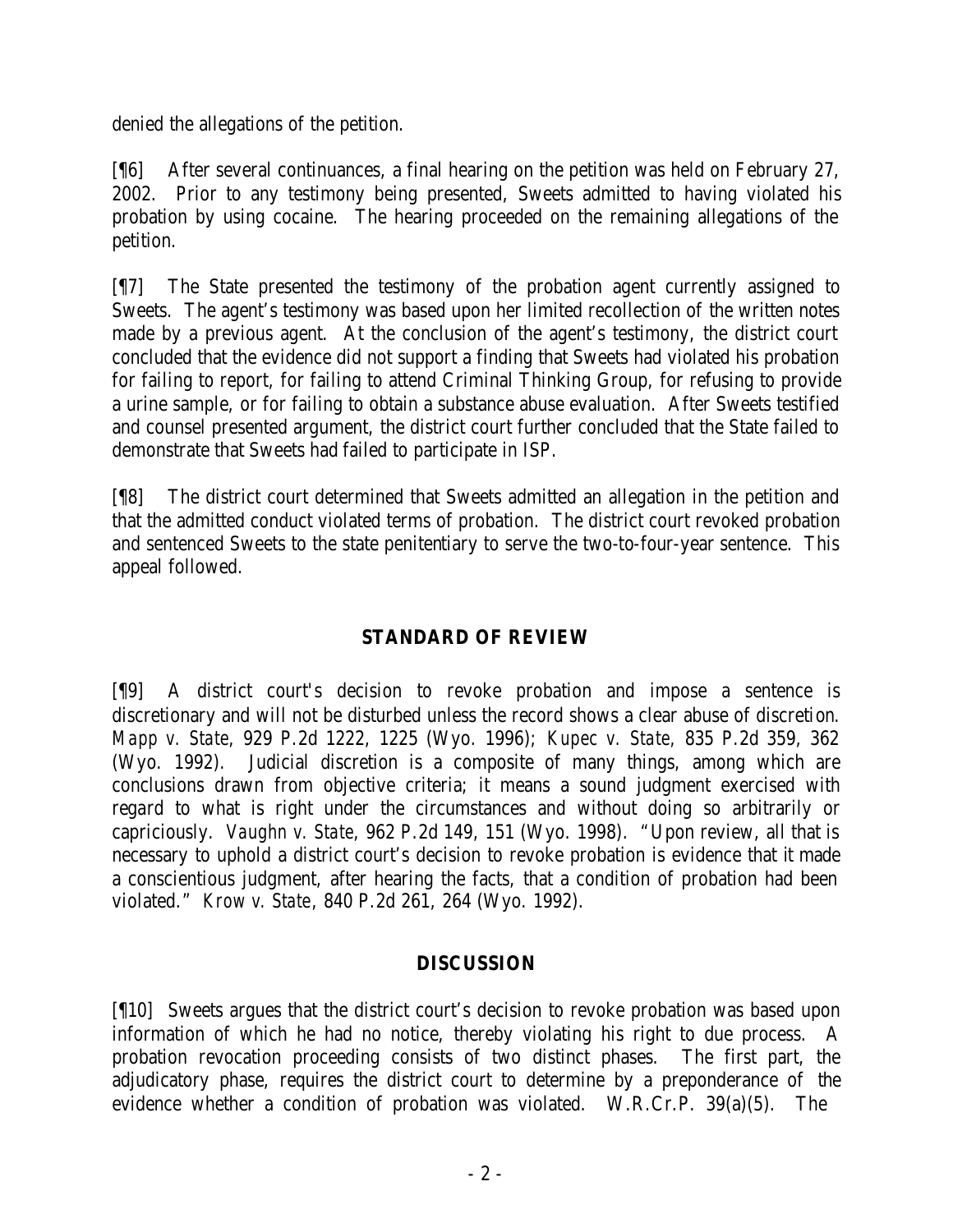second, dispositional phase, is triggered only upon a finding that a condition of probation was violated. *Mapp*, 929 P.2d at 1226.

[¶11] Due process requires that a defendant be given written notice of the claimed violations of probation. *Shaw v. State*, 998 P.2d 965, 967 (Wyo. 2000). In probation revocation proceedings, notice pertains to the charges regarding a violation of the conditions of probation, not to matters discussed during a dispositional phase. W.R.Cr.P. 39(a)(4); *Gailey v. State*, 882 P.2d 888, 892 (Wyo. 1994). Sweets does not claim that he did not receive a copy of the petition or that the petition did not set forth an alleged violation based upon cocaine use. Sweets' concern about notice seems to be directed at the dispositional phase and is not, in actuality, a due process argument. In addressing Sweets' concerns, we will consider whether the district court abused its discretion in revoking Sweets' probation.

[¶12] Sweets concedes that he admitted using cocaine, but asserts that because none of the other allegations of the petition were established, the district court erred in revoking his probation. He contends that three positive urinalyses, standing alone, would not have prompted Probation and Parole to petition to revoke his probation and should not result in revocation. However, Sweets was advised before he admitted the allegation that *any* violation of his probation could result in revocation and imposition of the suspended prison sentence. Additionally, we reject the notion that illicit drug use is not conduct sufficiently serious to prompt revocation proceedings.

[¶13] Sweets' admission that he violated a condition of probation conclusively established the violation. *Mapp*, 929 P.2d at 1226. Once a violation is established, the district court considers an appropriate disposition. *Id.*

[¶14] Sweets asserts that remarks by the district court demonstrate that its decision to revoke was based upon violations other than his admitted use of cocaine. At the revocation hearing the district court commented:

> Mr. Sweets, let me finish here. You know what got you here this last time, it wasn't the probation violations. It was delivery of cocaine. You know, that was a felony for which you were facing, you know, a lot of years in prison, and as a third-time offender, you got a tremendous break when you got probation this time. You were facing up to 20 years in prison and a \$25,000 fine, and after having gone to the penitentiary twice, you got a two-to-four-year suspended sentence, and for the past two years, probation has not aided you in any way, because we now have another -- you're still dinking around with cocaine six months ago, and who knows how many other